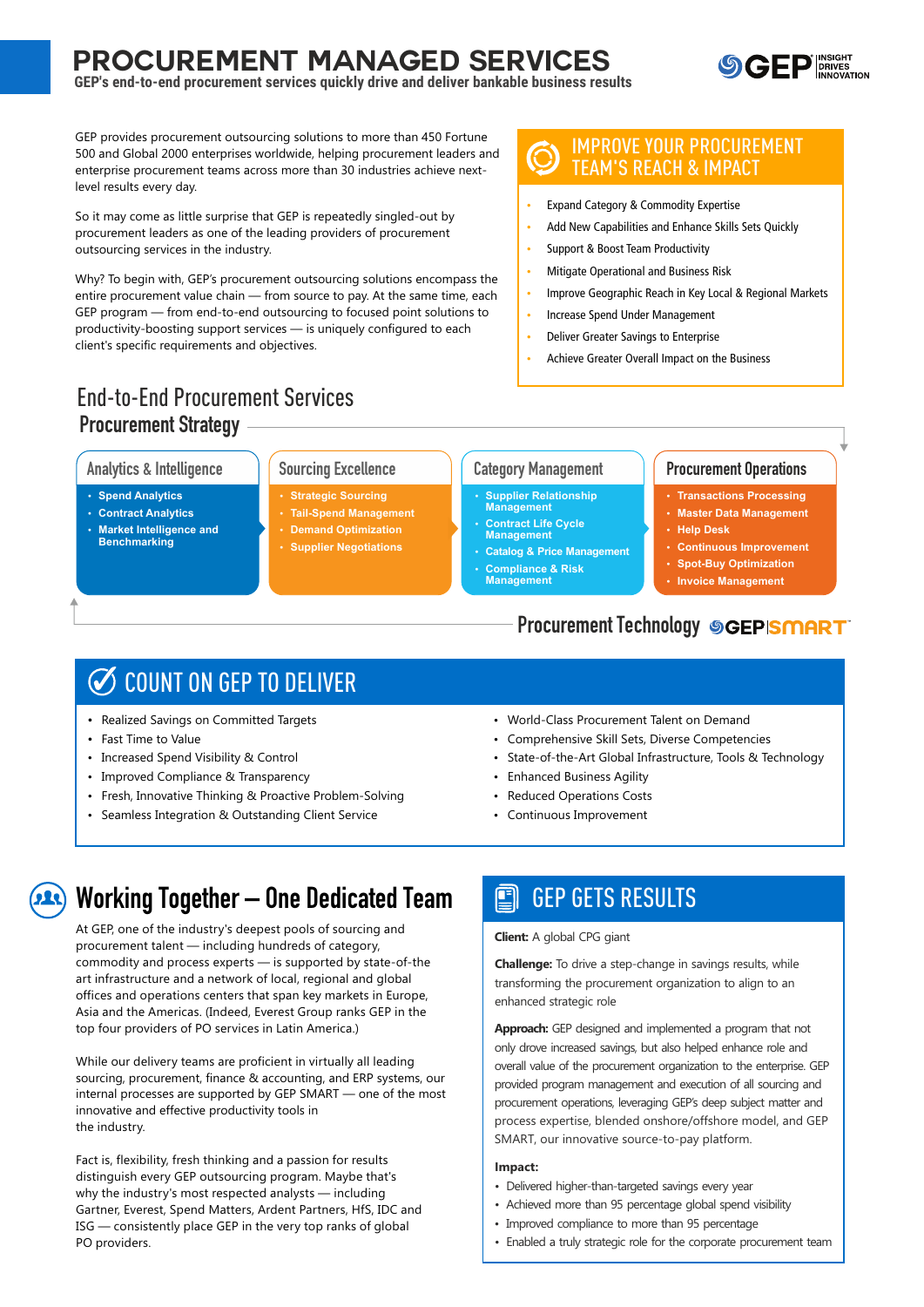

### **Analyst POV**

<sup>44</sup> GEP has consistently been a leading service provider in the move to procurement as-a-service. With a strong vision for the future of procurement, paired with deep procurement knowledge and capabilities, and a comprehensive procurement software platform, GEP delivers transformational procurement value to clients across the world.<sup>77</sup> – **HfS Research** 

## **Talent**

Our people make all the difference - that's what our clients tell us, time and again. GEP attracts some of the most talented procurement people in the industry. They are accomplished pros from leading global enterprises, top academic institutions and blue-chip consultancies - with the passion, energy and commitment to deliver extraordinary outcome.

Together, we manage more than \$200 billion in spend with over 10 million transactions every year. And it's this hands-on experience that helps us achieve results that delight our clients.



### **Category Expertise**

GEP has hundreds of category specialists across key areas such as MRO, IT & telecom, logistics, energy, CAPEX and more. Each of them with years of procurement experience and practical knowledge across all categories of products and services.

Backed by dedicated supply market intelligence and analytics teams, a vast supplier and pricing database, and decades of hands-on industry experience, our category specialists offer unmatched expertise to drive next-level savings and results.



### **Global Delivery**

GEP has 21 offices and operations centers in major markets across Europe, Asia and the Americas, and our footprint continues to expand every year.

But what truly distinguishes GEP is the intense level of integration among on-site, off-site and global resources on our delivery teams.

Our innovative GRID<sup>™</sup> (Global Regional Integrated Delivery model enables GEP to easily tap expert resources worldwide and efficiently execute programs globally.

GRID™ also helps us incorporate fresh local and regional insight into our global procurement operations, giving our solutions teams a leg up in intensely competitive markets.

### **Technology**

Our services teams are proficient on all major sourcing, procurement, supply chain management, financial & accounting, and ERP systems. And our outsourcing solutions are platform-agnostic.

That means we can leverage your existing technology investments from day one.

At the same time, our internal delivery teams are supported by two of the most powerful and effective platforms in the industry - GEP SMART, the Al-powered, cloud-native procurement software, and GEP NEXXE, the next-gen end-to-end supply chain management software.

Fact is, GEP is recognized by Gartner, Forrester, IDC and other technology analysts as a leading technology provider, and our reputation for fresh thinking and innovation is unique among leading procurement services providers.